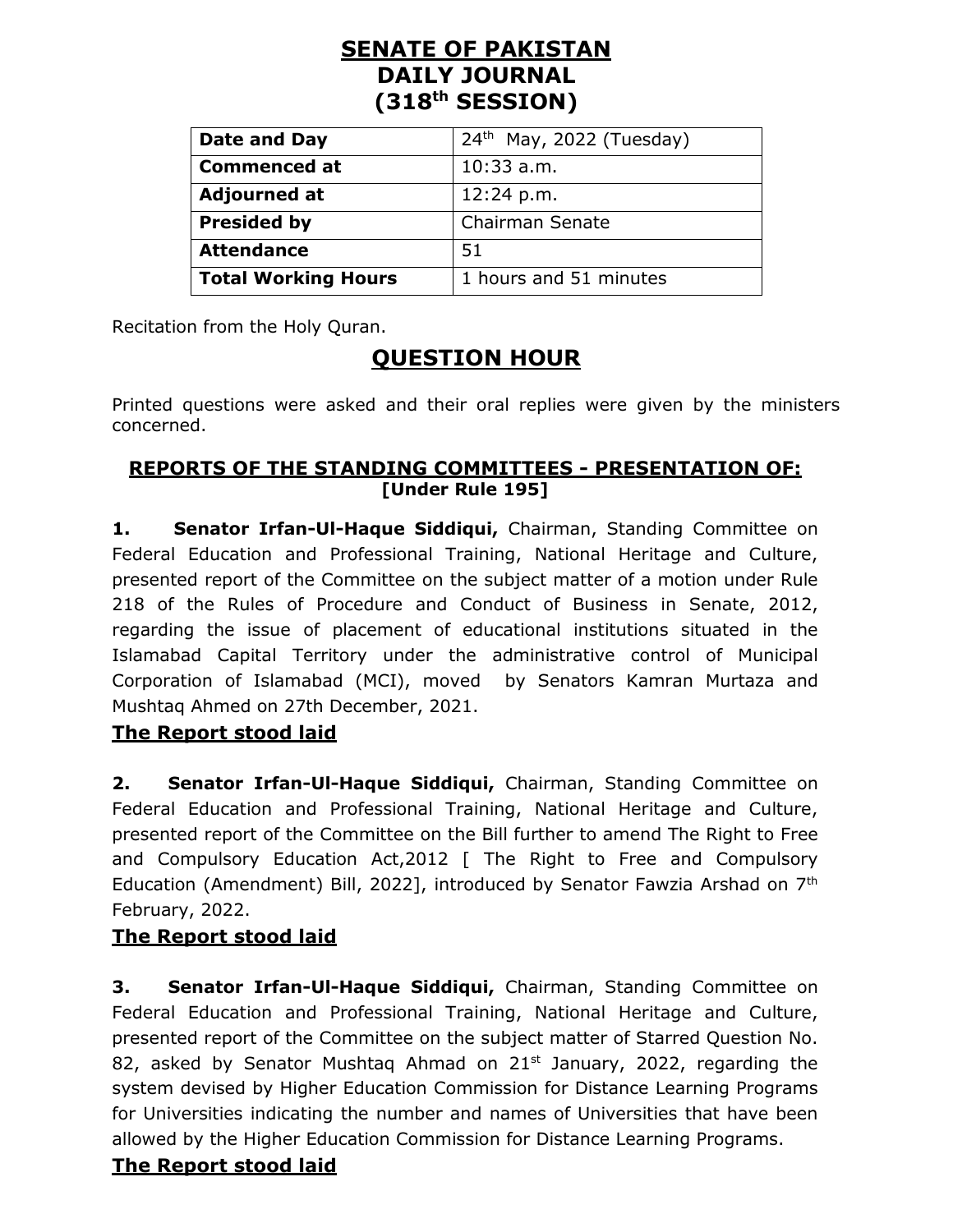**4. Senator Mohammad Abdul Qadir,** Chairman, Standing Committee on Petroleum, presented report of the Committee on a point of public importance raised by Senator Muhammad Qasim on 12<sup>th</sup> November, 2021, regarding update on gas schemes in various cities of Balochistan.

#### **The Report stood laid**

**5. Senator Mohammad Abdul Qadir,** Chairman, Standing Committee on Petroleum, presented report of the Committee on a point of public importance raised by Senator Syed Muhammad Sabir Shah on 27<sup>th</sup> December, 2021, regarding update on shortage of gas in various areas of Ghazi, Haripur.

#### **The Report stood laid**

**6. Senator Mohammad Abdul Qadir,** Chairman, Standing Committee on Petroleum, presented report of the Committee on the subject matter of Starred Question No.125 asked by Senator Muhammad Sabir Shah on  $1<sup>st</sup>$  February, 2022, regarding provision of gas facility to Sirikot, Tehsil Ghazi, Haripur.

#### **The Report stood laid**

**7. Senator Mohammad Abdul Qadir,** Chairman, Standing Committee on Petroleum, to presented report of the Committee on a point of public importance raised by Senator Danesh Kumar on 8<sup>th</sup> February, 2022, regarding gas loadshedding in the province of Balochistan and non-establishment of LPG plant in Panjgore.

### **The Report stood laid**

**8. Senator Muhammad Akram on behalf of Senator Prince Ahmed Umer Ahmedzai,** Chairman, Standing Committee on Communications, to presented report of the Committee on the Bill further to amend the National Highways Safety Ordinance, 2000 [The National Highways Safety (Amendment), Bill, 2022] introduced by Senator Bahramand Khan Tangi on 25<sup>th</sup> January, 2021.

### **The Report stood laid**

**9. Senator Ms. Abida Muhammad Azeem on behalf of Senator Prince Ahmed Umer Ahmedzai,** Chairman, Standing Committee on Communications, presented report of the Committee on a point of public importance raised by Senator Prof. Dr. Mehr Taj Roghani on 22<sup>nd</sup> December, 2021, regarding Non-E Tag vehicles crossing through E-Tag lines on motorway.

#### **The Report stood laid**

# **M O T I O N**

**(Under Rule 204)**

**1. Senator Syed Yousuf Raza Gillani on behalf of Senators Azam Nazeer Tarar, Leader of the House and Dr. shahzad waseem, leader of the**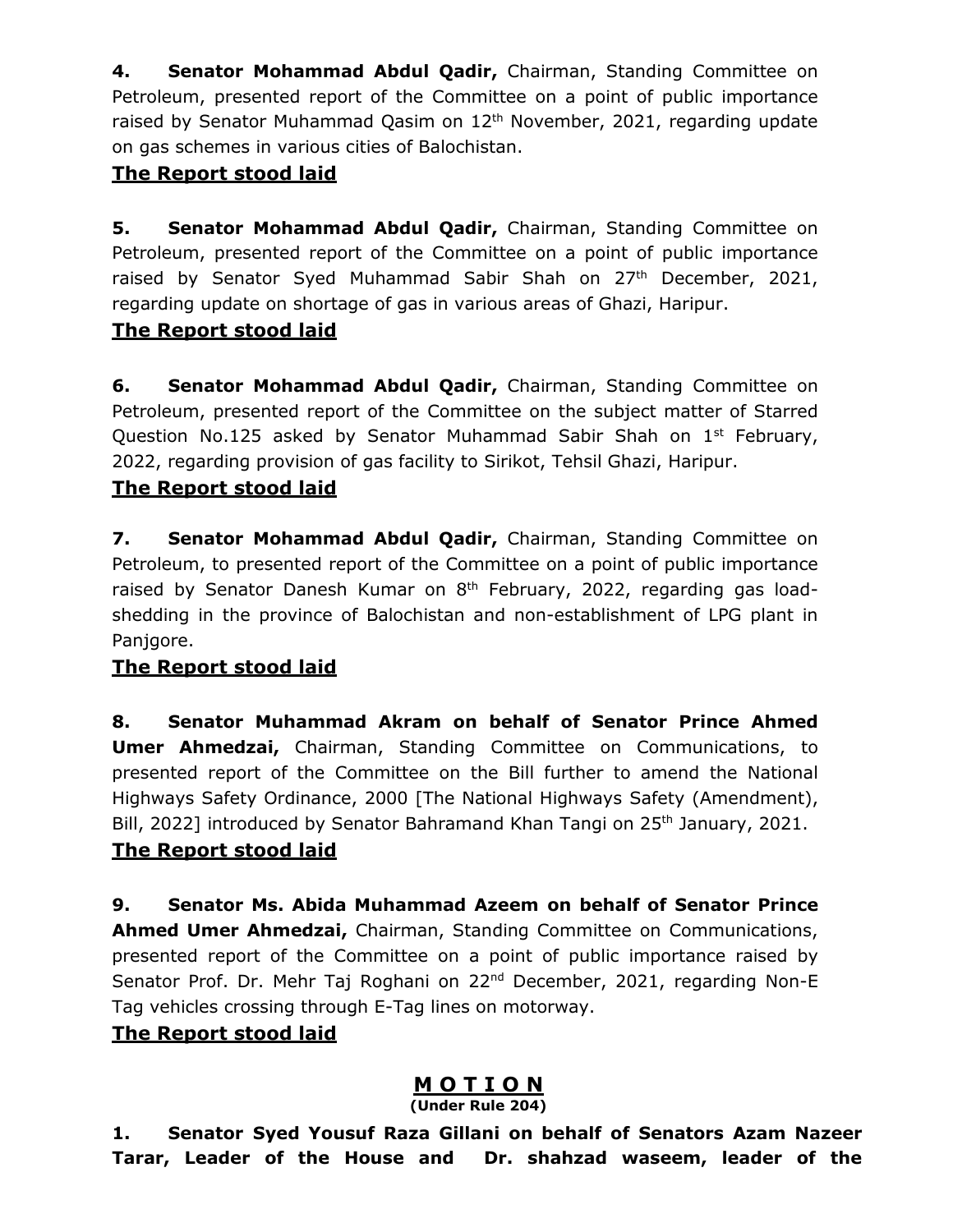**opposition**, moved that in pursuance of the letter by the Speaker National Assembly dated 25th April,2022 and keeping in view the motion already adopted by the National Assembly on 16<sup>th</sup> April, 2022, the House under rule 204 of the Rules of Procedure and Conduct of Business in the Senate,2012,may authorize the Chairman Senate to make nominations to the Parliamentary Committee constituted to evaluate shortcomings of previous elections and make recommendations for the electoral reforms to ensure that elections are held in a free, fair and transparent manner. The Chairman may also be authorized to make changes in the nominations, as and when required.

### **The Motion was put to the House and Adopted.**

# **PRIVILEGE M O T I O N**

**1. Senator Senator Danesh Kumar**, moved that regarding misbehavior of President, Pakistan Medical Commission towards Senate Standing Committee.

**The Motion was put to the House and referred to Standing Committee concerned.**

**2. Senator Irfan-ul-Haque Siddiqui** , moved that regarding misbehavior of use of abusive language against him by DG, Radio Pakistan

**The Motion was put to the House and direction to take up on Privilege Committee.**

# **ORDINANCES LAID BEFORE THE SENATE**

**1. Mr. Murtaza Javed Abbasi, Minister for Parliamentary Affairs**, laid before the Senate the Elections (Amendment) Ordinance, 2022 (Ordinance No.I of 2022) as required by clause (2) of Article 89 of the Constitution of the Islamic Republic of Pakistan.

# **Ordinance stood laid.**

**2. Mian Riaz Hussain Pirzada , Minister for Human Rights on behalf of Mr. Ahsan Iqbal Chaudhry,** Minister for Planning, Development and Special Initiatives, laid before the Senate the General Statistics (Re-Organization) (Amendment) Ordinance, 2022 (Ordinance No.III of 2022), as required by clause (2) of Article 89 of the Constitution of the Islamic Republic of Pakistan.

### **Ordinance stood laid.**

# **PAPER LAID BEFORE THE SENATE**

**1. Mian Riaz Hussain Pirzada, Minister for Human Rights on behalf of Mr. Miftah Ismail,** Minister for Finance and Revenue, laid before the Senate the First Quarterly Report of the Board of Directors of State Bank of Pakistan on the State of Pakistan's Economy for the quarter ending September, 2021 under section 9A(2) of the State Bank of Pakistan Act, 1956.

# **The Report stood laid**